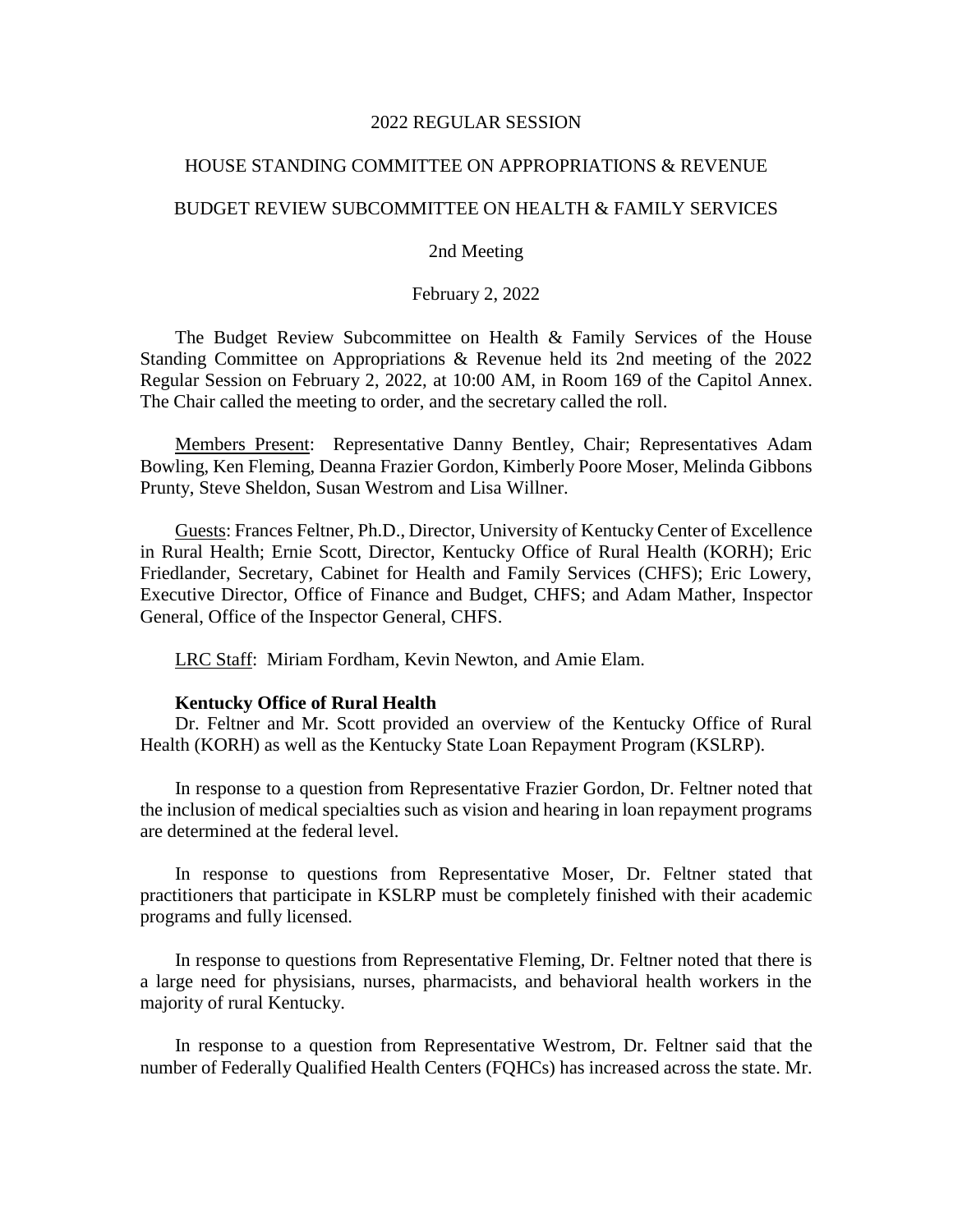Scott noted that the number of rural health clinics in the state had increased by about eighty in the last ten years.

In response to a question from Representative Gibbons Prunty, Mr. Scott noted that a FQHC look-alike receives many of the benefits of a FQHC but does not receive federal grant funding. Dr. Feltner noted that many FQHC look-alikes eventually transition to FQHCs.

In response to a question from Representative Willner, Mr. Scott stated that medical specialty guidelines are determined by the federal government.

In response to a question from Chair Bentley, Dr. Feltner said that KORH travels the state as well as attends various conferences to advertise the KSLRP program.

In response to questions from Representative Moser, Dr. Feltner noted that twentyfour individuals were denied participation in the program last year. Dr. Feltner stated that many of the smaller rural clinics are unable to afford the required one-to-one match for KSLRP.

### **Approval of Minutes**

Representative Frazier Gordon made the motion to approve the minutes from the January 19 meeting of the subcommittee. Representative Westrom seconded the motion, and the minutes were approved without objection.

#### **Cabinet for Health and Family Services Overview**

Secretary Friedlander provided a brief presentation on the CHFS, including its various duties and fiscal needs.

In response to a question from Representative Fleming, Secretary Friedlander stated that the Department for Behavioral Health, Developmental and Intellectual Disabilities was intending to roll out the Tim's Law pilot program in a careful and effective way.

In response to a question from Representative Willner, Secretary Friedlander noted that the Office of Dementia Services was recently funded with federal grants. Secretary Friedlander stated that focusing attention on the commonwealth's aging population was of high importance. Mr. Lowery noted that the Governor's request for the Office of Dementia Services was four hundred and eighty-two thousand dollars per year.

# **General Administration and Program Support**

Mr. Lowery and Mr. Mather presented information regarding the General Administration and Program Support budget unit within CHFS.

In response to questions from Chair Bentley, Mr. Mather noted that the cabinet was working to determine whether it would be best to utilize the Kentucky All Schedule Perscription Electronic Reporting (KASPER) system to monitor medical cannabis or if it would be best to create a new electronic prescription monitoring system.